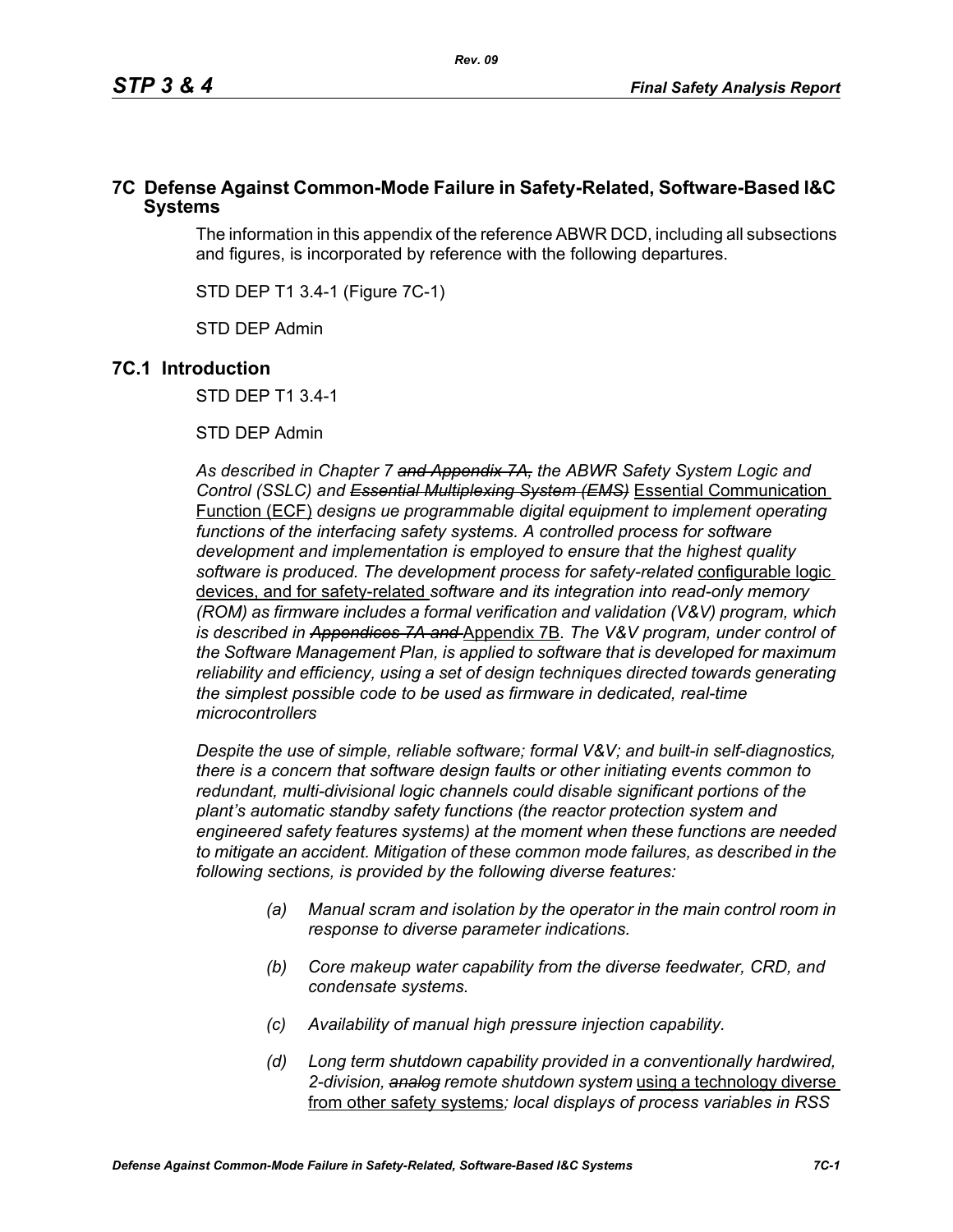*are continuously powered and so are available for monitoring at any time.*

# **7C.2 [Design Techniques for Optimizing ABWR Safety-Related Hardware and Software**

STD DEP T1 3.4-1

*(c) Microprocessors with minimal instruction sets and a simple operating system* and configurable logic devices with minimal instruction sets *are used. The "lost" computing power is not needed and the limited instructions minimize inadvertent programming and operational errors. This aids in verification and validation and further enhances reliability.*

## **7C.3 Defense Against Common-Mode Failure**

STD DEP T1 3.4-1

*A strong V&V program can reduce the probability of common mode failure to a very low level because the simple modules used in each division, although identical in some cases, can be thoroughly tested during the validation process. In addition to software V&V, however, SSLC contains several system level and functional level defenses against common mode failure, as follows:*

- *(1) System Level Defenses Against Common Mode Failure*
	- *(a) Operational defenses*
		- *(i) Asynchronous operation of multiple protection divisions; timing signals are not exchanged among divisions*
		- *(ii) Automatic error checking on all multiplexed* data *transmission paths. Only the last good data is used for logic processing unless a permanent fault is detected, thereby causing the channel to trip and alarm.*

*The functional program logic in the SSLC controllers also provides protection against common mode failures, as follows:*

- *(1) Functional Defenses Against Common Mode Software Failure*
	- *(c) Multiplexing and other data* Data *transmission functions use standard, open protocols that are verified to industry standards and are also qualified to Class 1E standards*

# **7C.4 Common Mode Failure Analysis**

STD DEP T1 3.4-1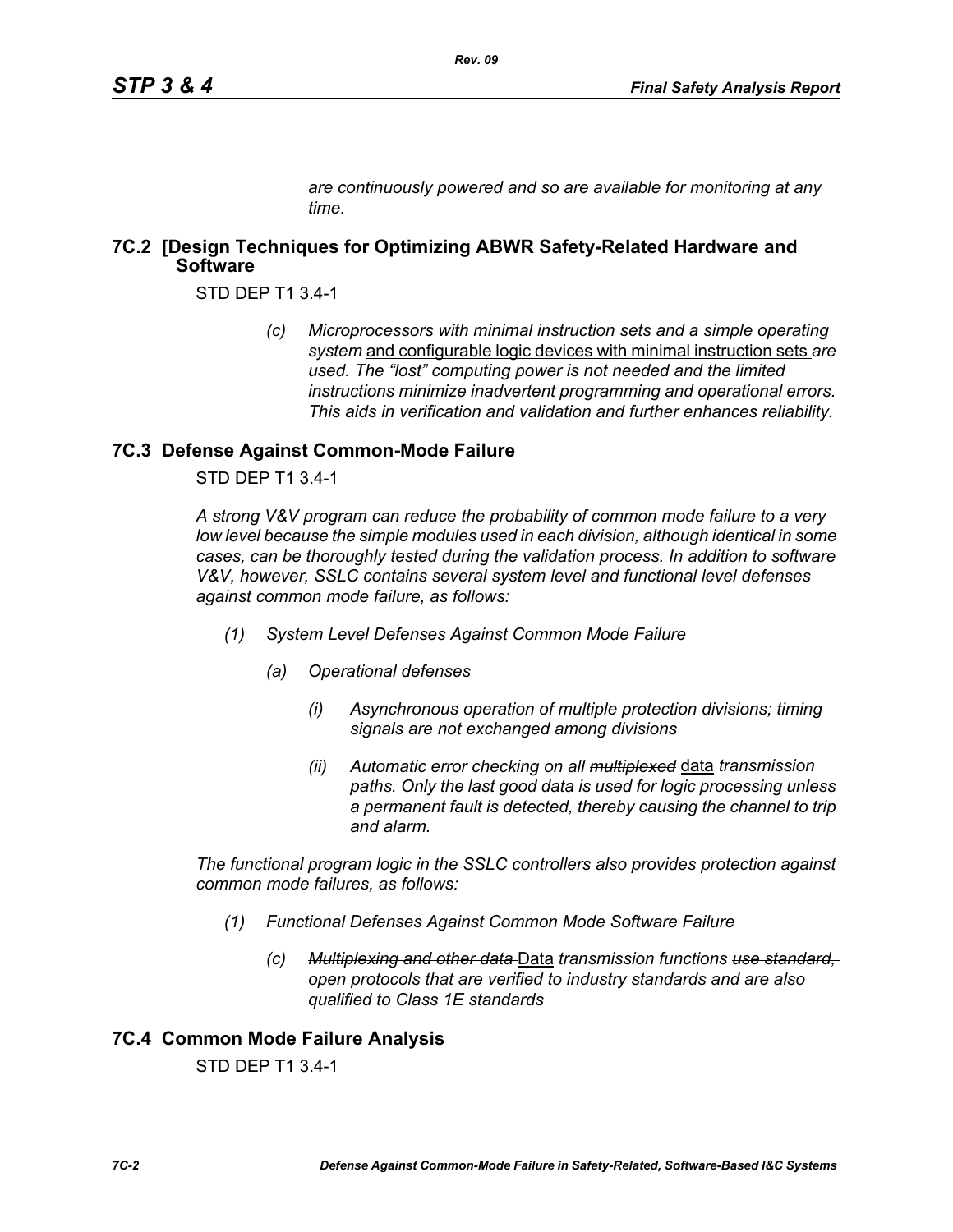#### *JUNE, 1993*

*As of the week of June 7, 1993, the staff indicated that, with the addition of the hardwired HPCF manual control in the MCR, the issue of I&C diversity would be closed, pending the staff's final review of the results of the analyses that were re-done to incorporate manual HPCF initiation. Within the U.S. licensing material, manual HPCF Loop C initiation will be presented as a manual switch hardwired to a programmable logic controller (PLC) device that is independent of Safety System Logic and Control (SSLC) and the Essential Multiplexing System (EMS)* Essential Communication Function (ECF)*. SSLC and EMS* ECF *will continue to provide the automatic software-based initiation logic for HPCF Loop C [see reference 7C-6(7)].*

*The SSLC design also uses hardwired control switches to perform manual system start of the other systems in ECCS. However, these switches are hardwired only from the operator's control station to the microprocessor logic in SSLC, where EMS* ECF *then provides the transmission path for control signals from SSLC to the actuated devices. Control switch signals for individual control of pumps and valves are multiplexed* transmitted *from the operator's control station to SSLC and then through EMS* ECF *as stated above.*

# **7C.5 [Details of Final Implementation of Diversity in ABWR Protection System**

STD DEP T1 3.4-1

*To maintain protection system defense-in-depth in the presence of a postulated worstcase event (i.e., undetected, 4-division common mode failure of all communications or logic processing functions in conjunction with a large break LOCA), diversity is provided in the form of hardwired backup of reactor trip, diverse display of important process parameters, defense-in-depth arrangement of equipment, and other equipment diversity as outlined below (many of these features were included in the original protection system design; refer to Figure 7C-1 for details of how those additional diverse features, added as a result of the CMF analyses discussed in the previous section, have been implemented). Note that diverse equipment can be in the*  form of digital or non-digital devices as long as these devices are not subject to the *same common mode failure as the primary protection system components:*

- *(2) Defense-in-depth configuration:*
	- *(a) Fail-safe RPS and fail-as-is ESF in separate processing channels*
	- *(b) Control systems are independent of RPS and ESF in separate triplicated processing network* communication functions *using diverse hardware and software from the Essential Multiplexing System* Essential Communication Function (ECF) *network*
- *(3) Equipment diversity*
	- *(d) HPCF manual start in loop C (Division III) is implemented in equipment that is diverse from the automatic start function. All interconnections are hardwired and control and interlock logic is provided in the form of either*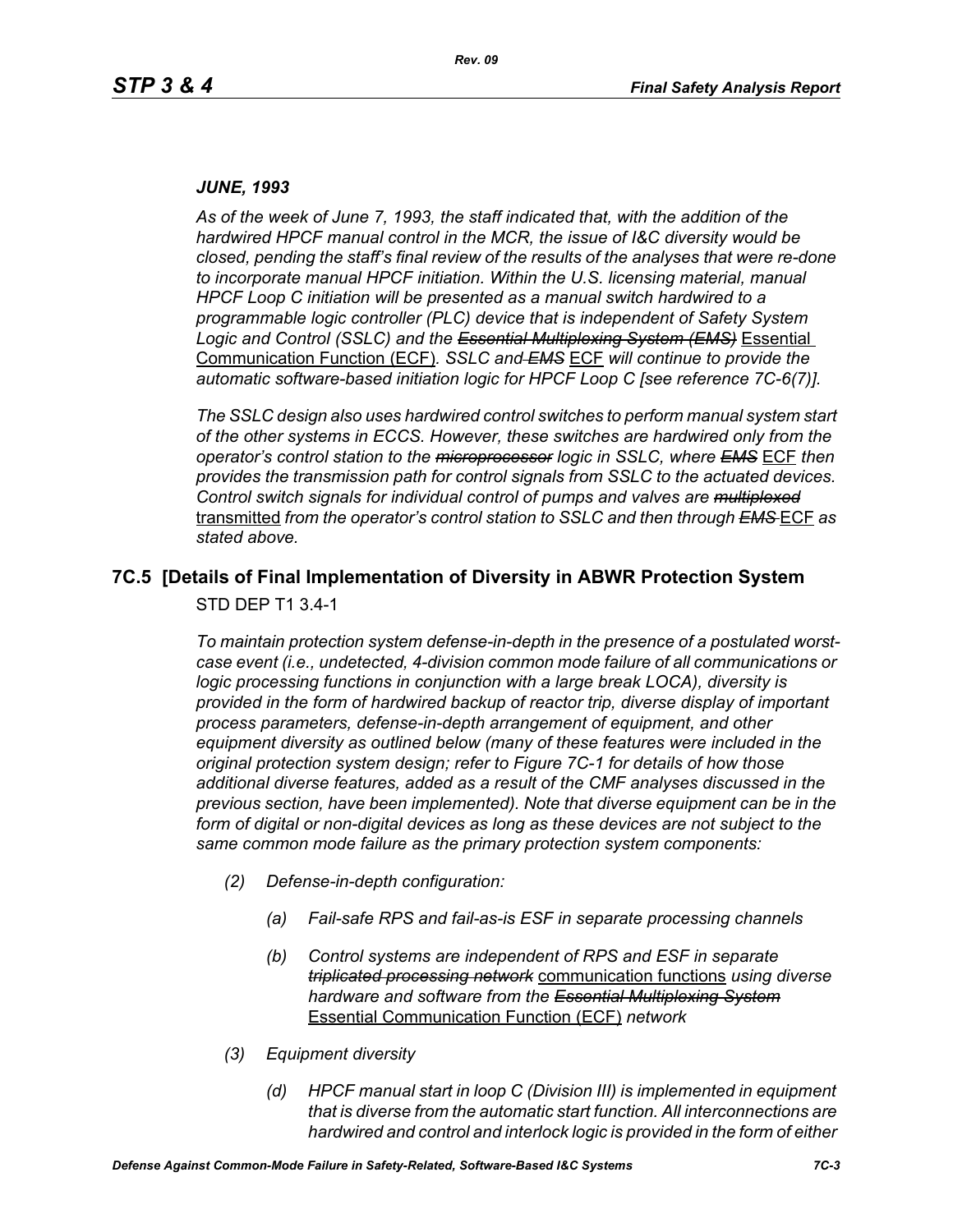*discrete logic gates or programmable logic that is diverse from the automatic start logic. The signal path of the manual logic is independent from that of the automatic logic up to the actuated device drivers (e.g., motor control centers or switchgear). The manual start function is not implemented in the automatic logic; however, the logic reset switch is common to both the automatic and manual logic. In addition to the manual start function, which performs all necessary control actions as a substitute for automatic start, other supporting hardwired functions are provided in loop C as follows:*

*(v) Remote shutdown system (analog* diverse*, hardwired) provides shutdown cooling functions and continuous local display of monitored process parameters.*